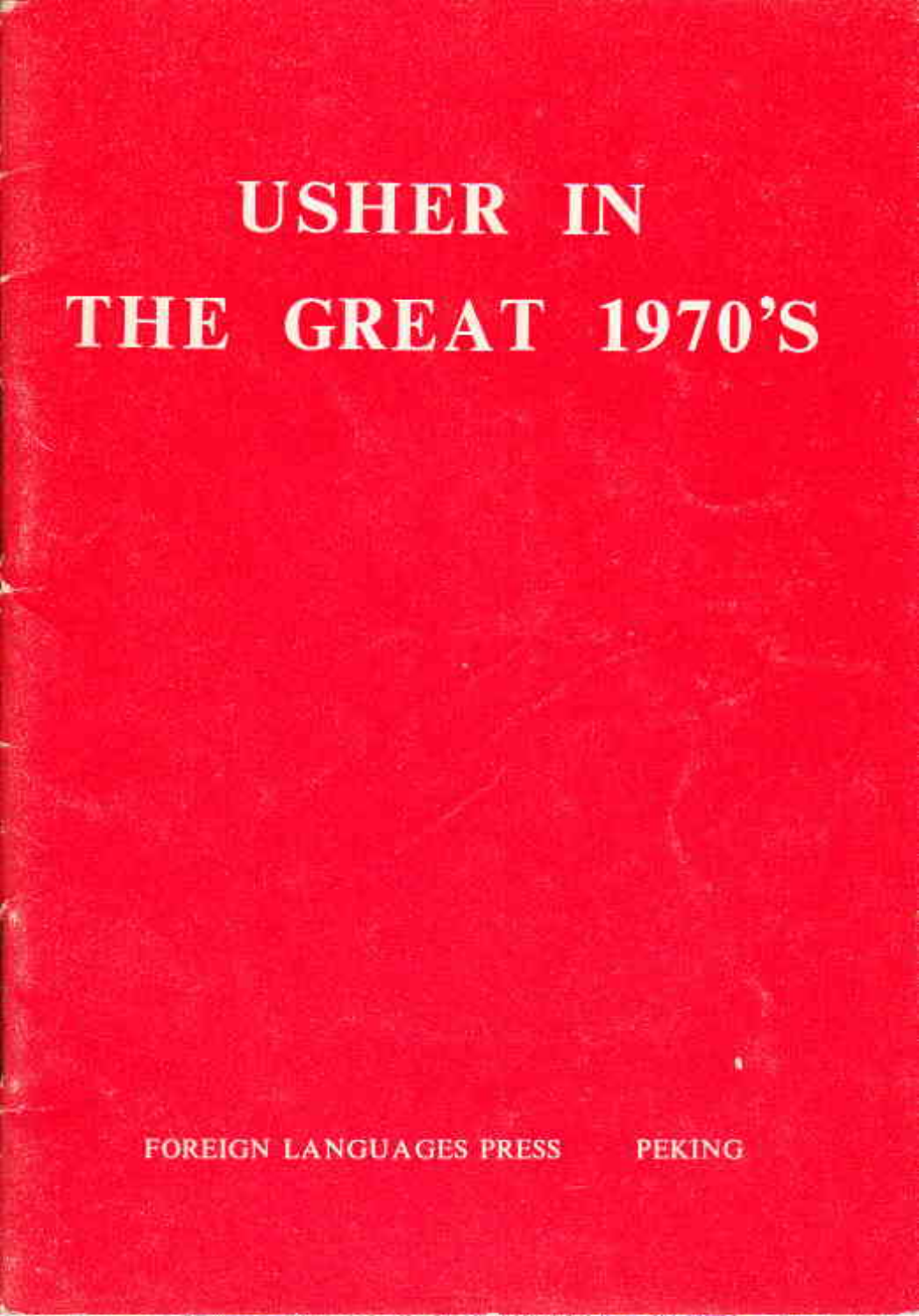## **USHER IN** THE GREAT 1970'S

-1970 New Year's Day Editorial of Renmin Ribao, Hongqi and Jiefangjun Bao

Ÿ.

FOREIGN LANGUAGES PRESS PEKING 1970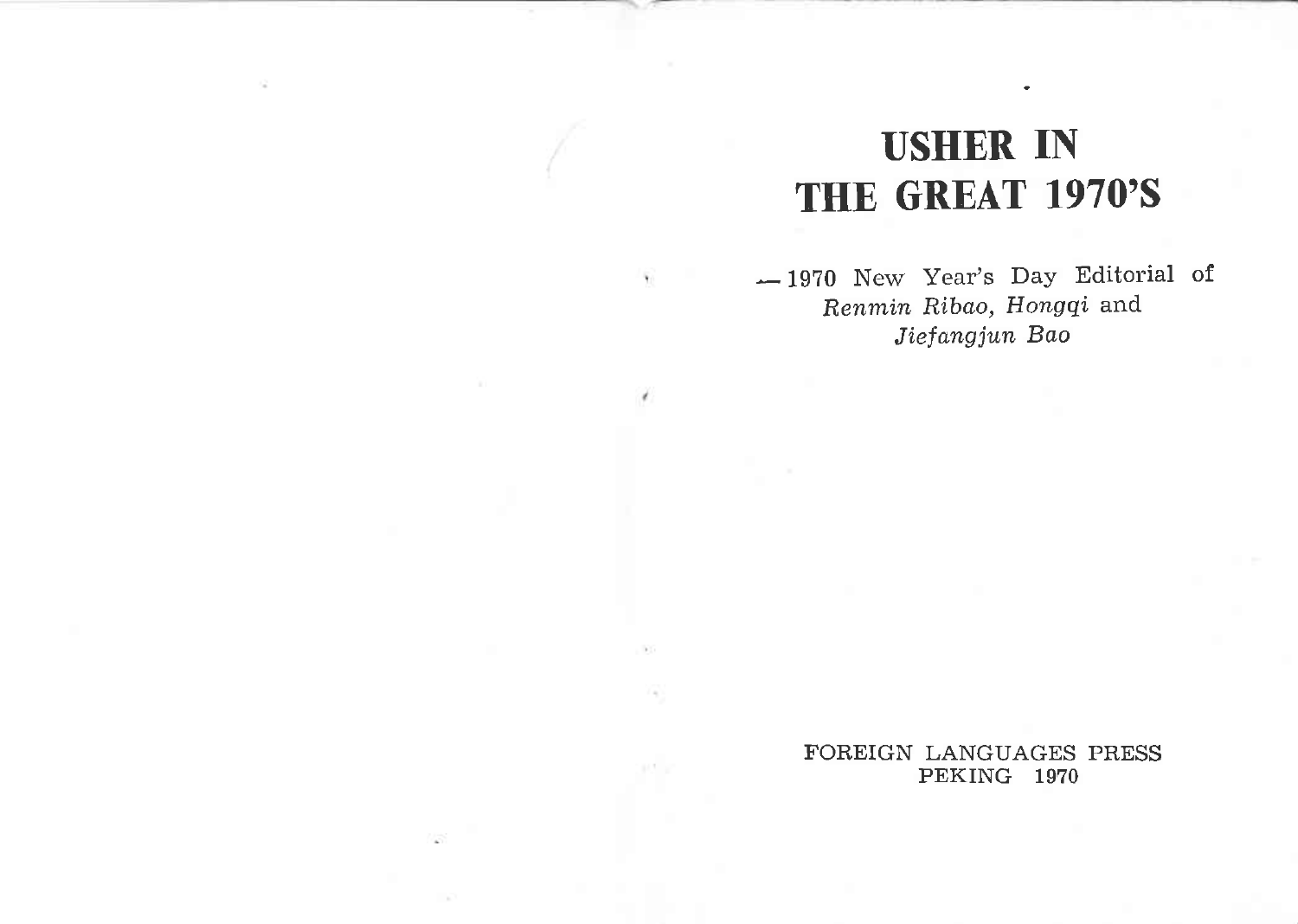

Long live Chairman Mao, our great leader<br>and the revolutionary teacher of the prole-<br>tariat! A long, long life to Chairman Mao!

Printed in the People's Republic of China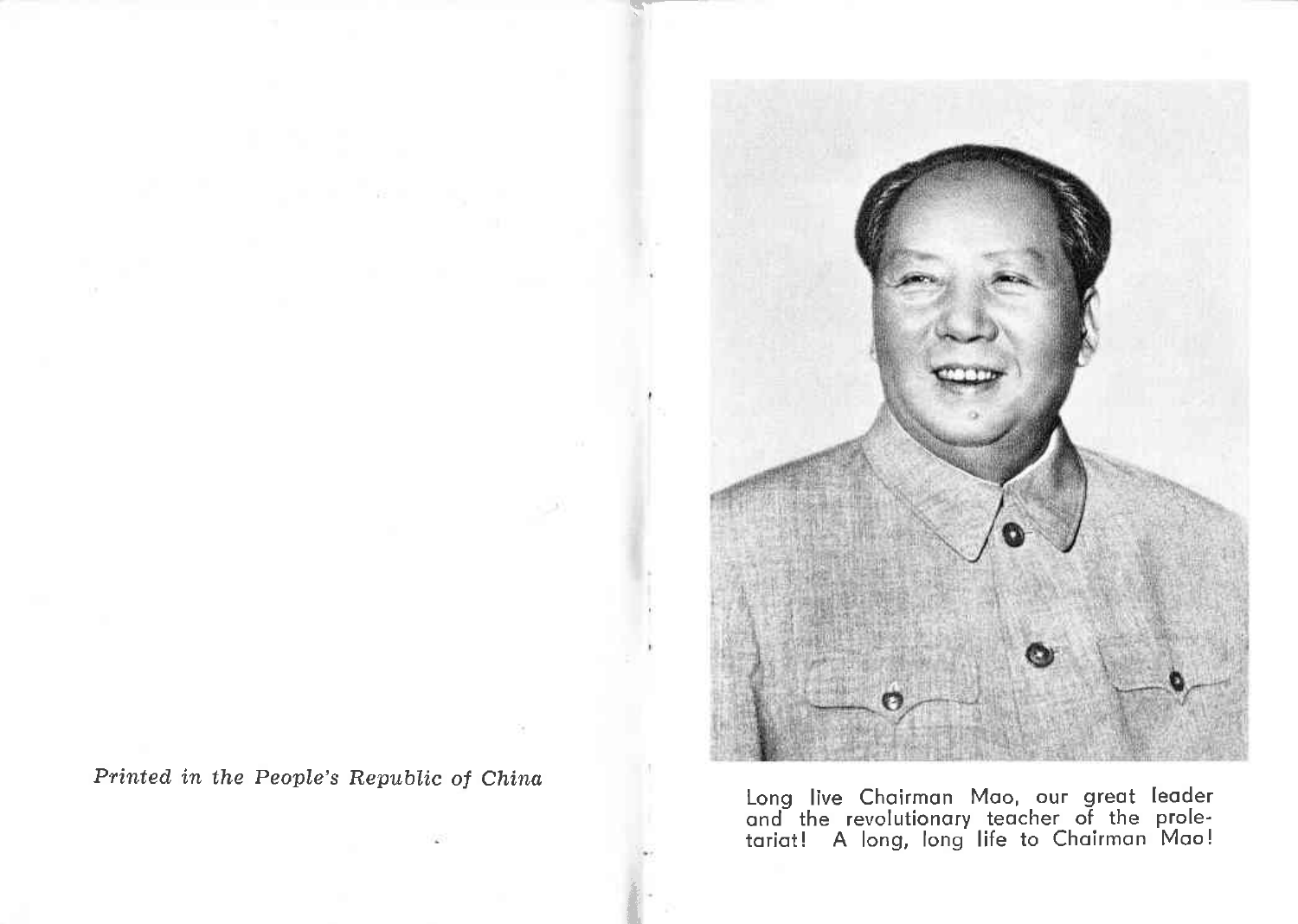

Our great leader Chairman Mao and his<br>close comrade-in-arms Vice-Chairman Lin Piao.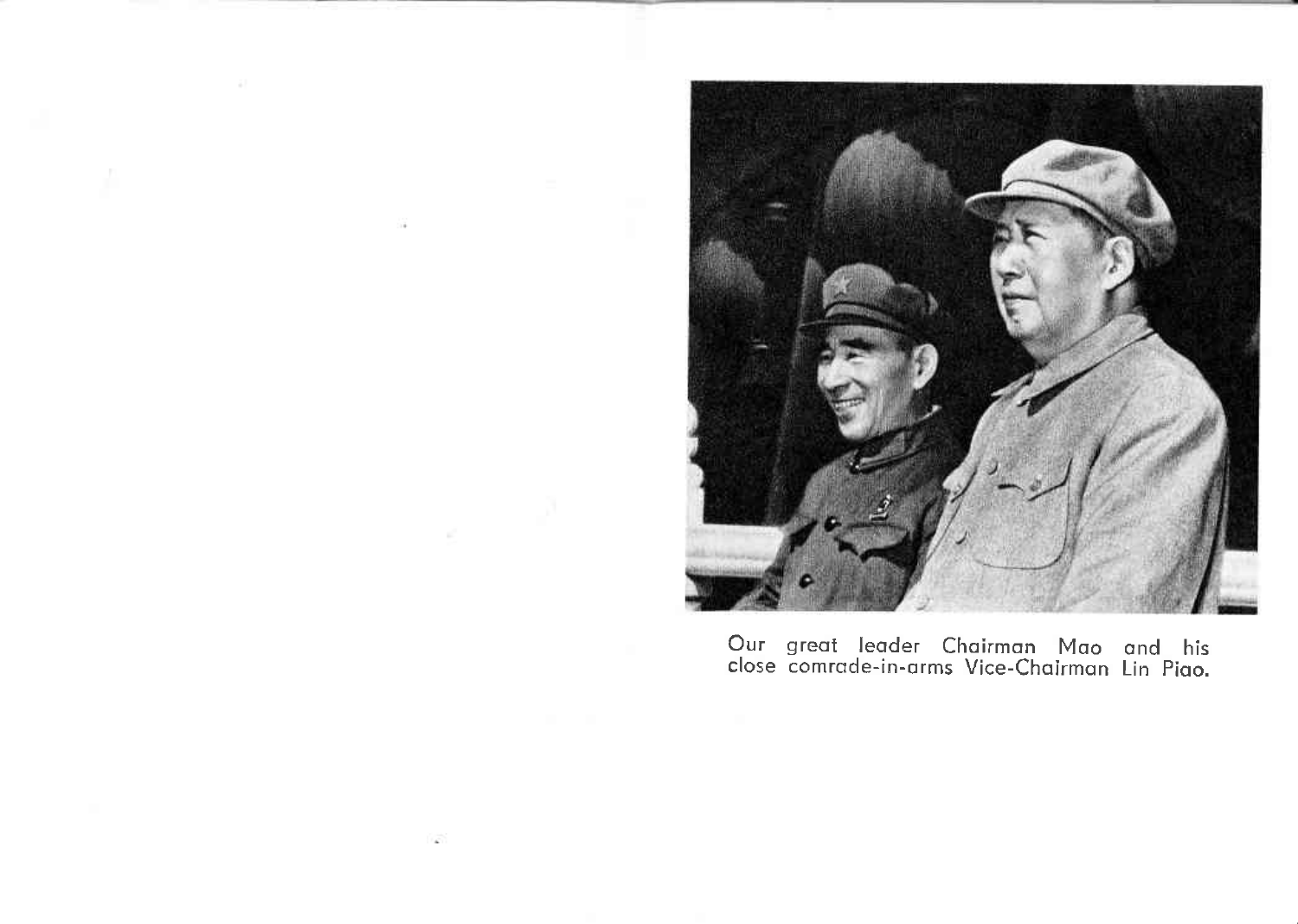The next 50 to 100 years or so, beginning from now, will be a great era of radical change in the social system throughout the world, an earth-shaking era without equal in any previous historical period.

Mao Tsetung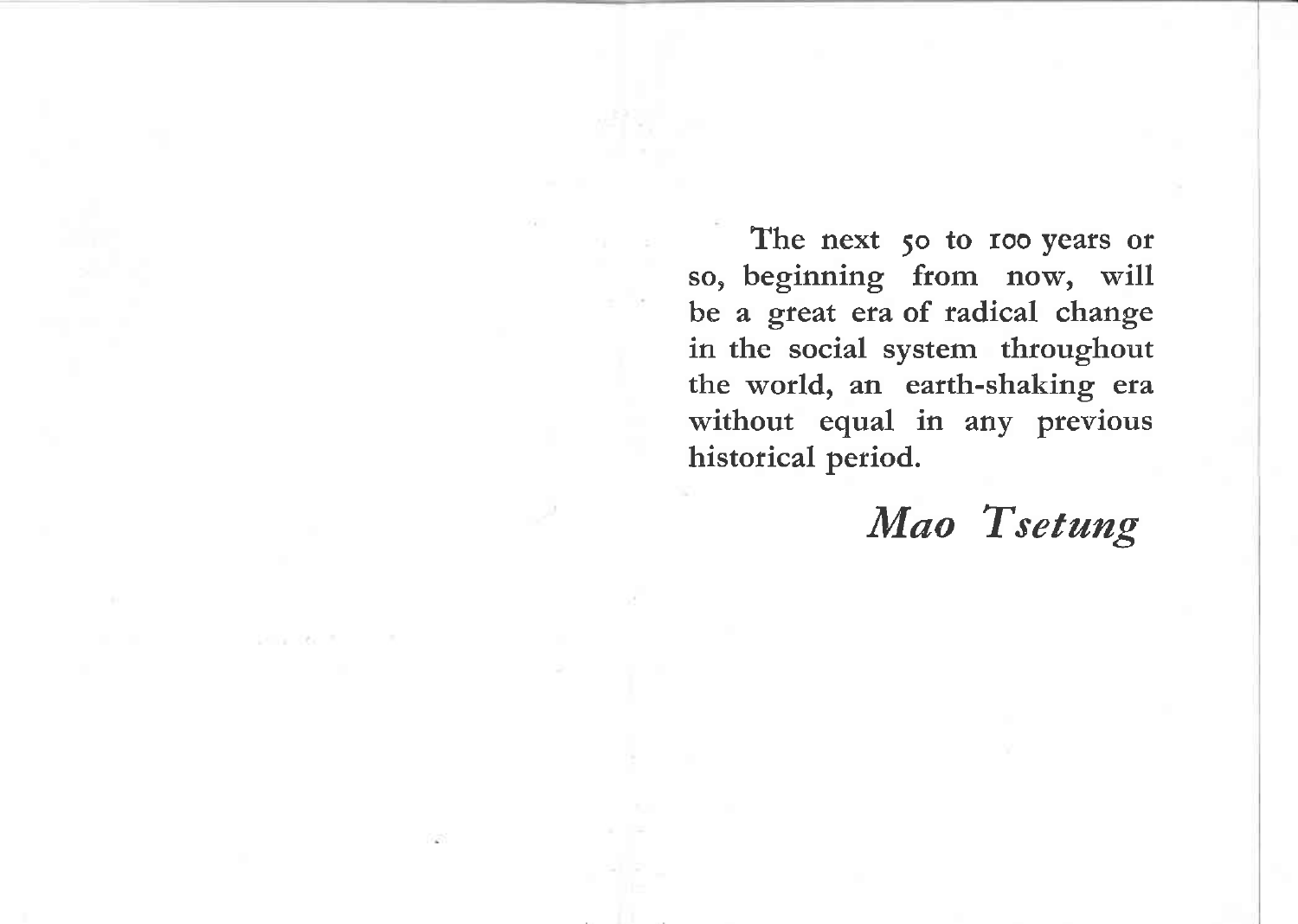People of the world, unite and oppose the war of aggression launched by any imperialism or social-imperialism, especially one in which atom bombs are used as weapons! If such a war breaks out, the people of the world should use revolutionary war to eliminate the war of aggression, and preparations should be made right now!

Mao Tsetung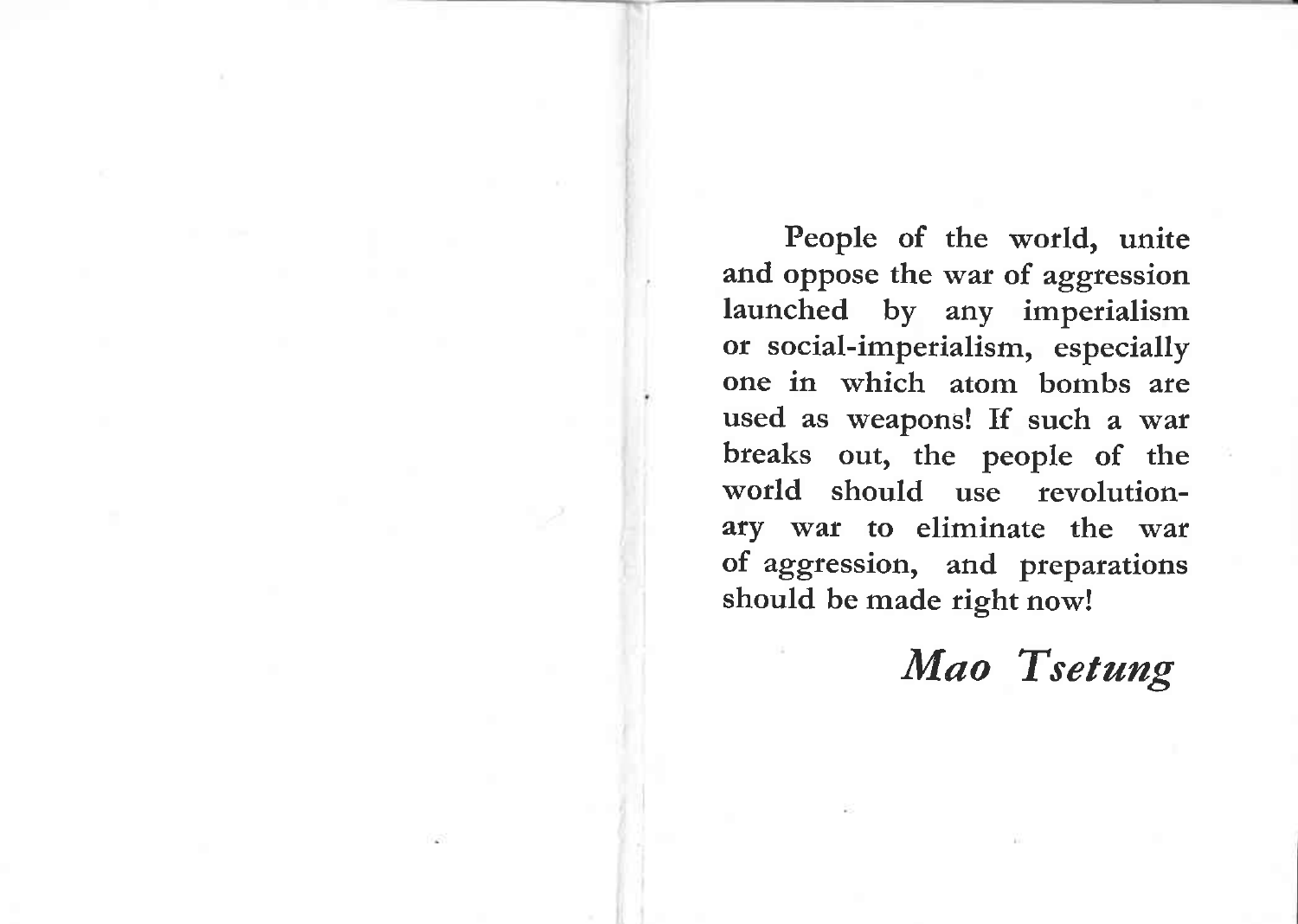THE 1960's is over. The proletariat and other revolutionary people of the world have proudly stepped into the great 1970's with militant strides.

Keeping the whole globe in view and looking ahead into the future, the people of all nationalities in our country are full of excitement, and from the bottom of their hearts they wish Chairman Mao, our great leader and the revolutionary teacher of the proletariat, a long, long life!

Early in the 1960's, Chairman Mao pointed out with great foresight:

The next 50 to 100 years or so, beginning from now, will be a great era of radical change in the social system throughout the world, an earth-shaking era without equal in any previous historical period.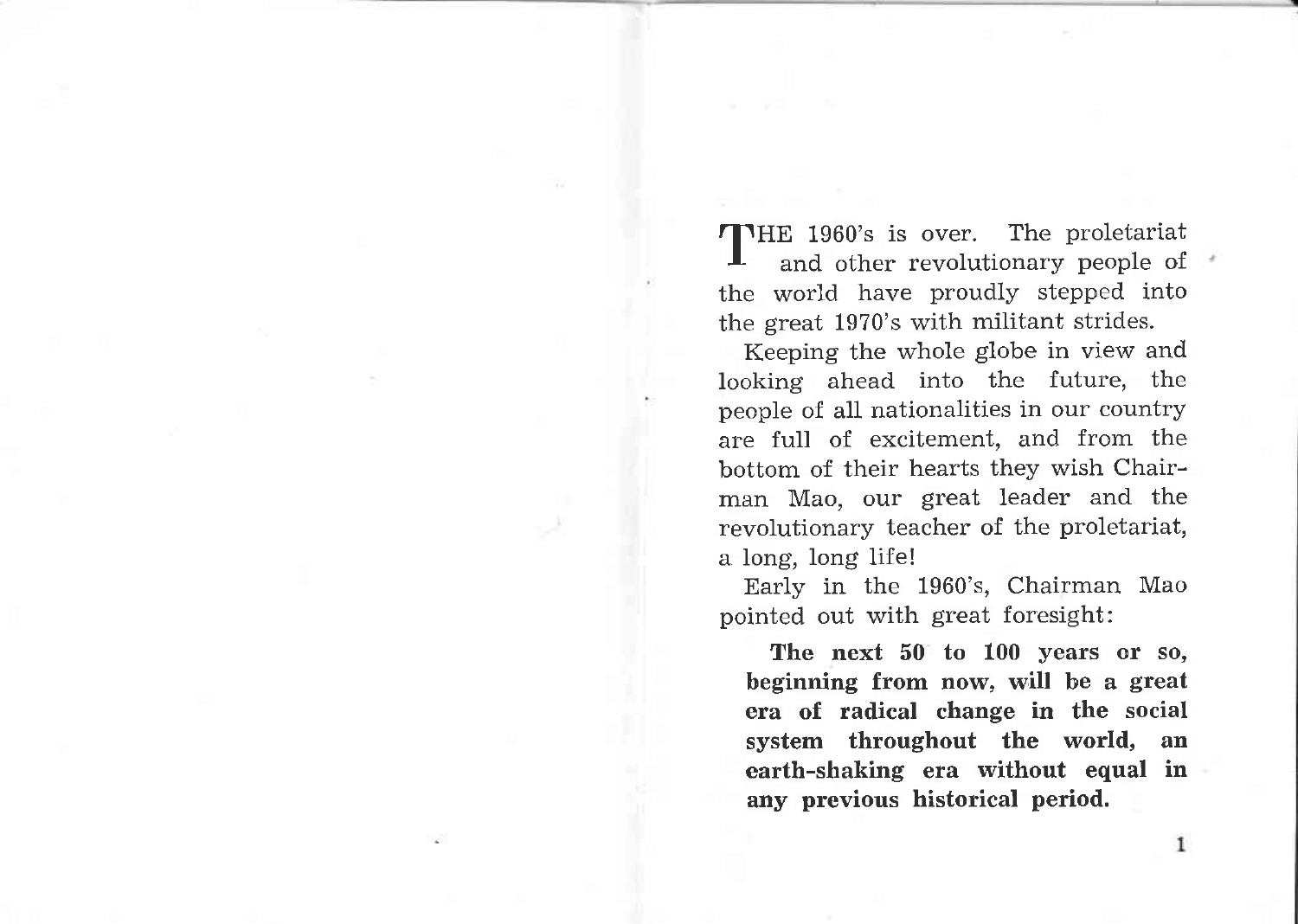The history of the 1960's has furnished eloquent proof of this great prediction by Chairman Mao.

The past decade has been a decade in which the enemy rots with every passing day, while for us things are getting better daily, a decade in which Marxism-Leninism-Mao Tsetung Thought has been engaged in open polemics and fierce struggles modern revisionism and won great victories, and a decade which has seen a vigorous development of the great struggle waged by the revolutionary people of the world against imperialism headed by the United States, modern revisionism with Soviet revisionism as its centre and the reactionaries of various countries.

In the past decade, under new conditions, the revolutionary movement of the proletariat and the broad masses of the people has swept the world with the momentum of an avalanche and the

force of a thunderbolt. The nationalliberation movement has advanced in surging tides. Revolutionary Marxist-Leninist political Parties and organizations have grown daily in the course of struggle. Capitalism is irretrievably on the decline while socialism thrives with irresistible force. The great socialist China towers like a giant in the East. Albania, the beacon of socialism in Europe, shines ever more brightly. The heroic Vietnamese people with their iron fists have badly battered U.S. imperialism. The great truth "Folitical power grows out of the barrel of <sup>a</sup> gun" set forth by Chairman Mao has been inspiring the people of Asia, Africa and Latin America in their armed struggle on an ever broader scale. The dyke of the colonial system of imperialism has been falling off one part after another. The raging flames of revolution have already spread to the "heartlands" of imperialism. The fi-

2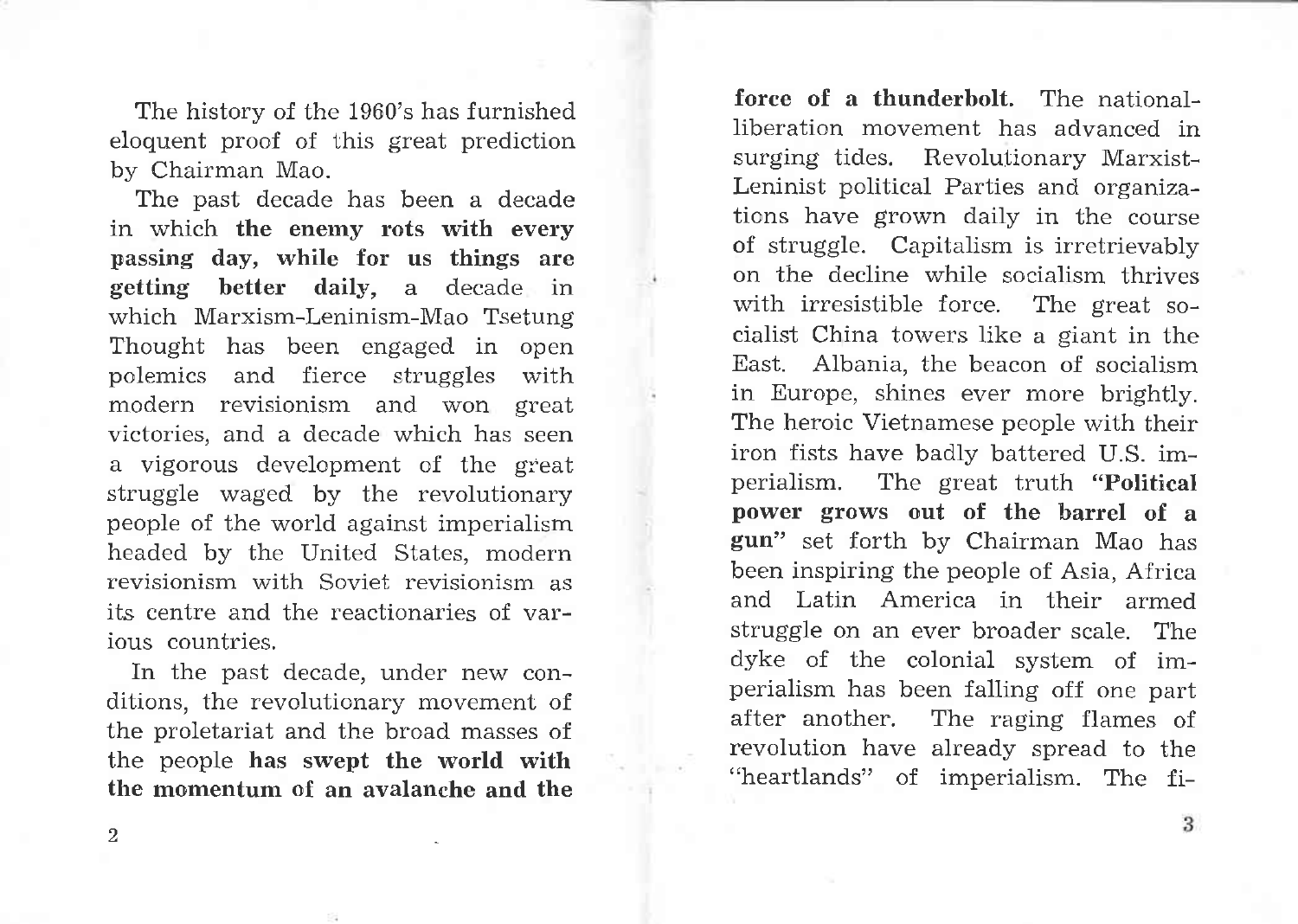nancial and monetary crises shaking the West and the ever deteriorating and deepening economic crises have landed capitalist economy in a still more hope-Iess state. The old world is tottering in the storm with volcanoes erupting and crowns falling to the ground one after another. Nowhere on the globe can imperialism find a "tranquil oasis" any more.

U.S. imperialism tumbled down from its zenith not long after it had climbed to the position of the overlord of world capitalism after World War II. It has engaged in arms expansion and war preparations, committed aggression and built military bases everywhere, putting so many nooses round its own neck, which are being tightened by the people of the world. In the United States which claims to be the "richest" country in the world, tens of millions of people are increasingly suffering from poverty and hunger. The reac-

tionary U.S. rulers are sitting on thorns in the face of the struggle waged by the proletariat and the masses of the people of the United States against monopoly capital and the Afro-American struggle against violent repression. None of the masters of the White House has found a panacea to save U.S. imperialism from its decline. The Wa]l Street bosses, who boastfully described the twentieth century as "the American century", now helplessly lament that the United States has entered its "difficult years". The rapid decline of U.S. imperialism strikingly demonstrates that the capitalist system is already in the grip of a new and most acute general crisis.

The Soviet revisionist renegade clique the centre of modern revisioncique — the centre or modern revision-<br>ism — is heading for total bankruptcy ism — is neading for total bankruptcy<br>at an accelerated tempo. Khrushchov the clown, who swaggered like a conquering hero not long ago, is now a

4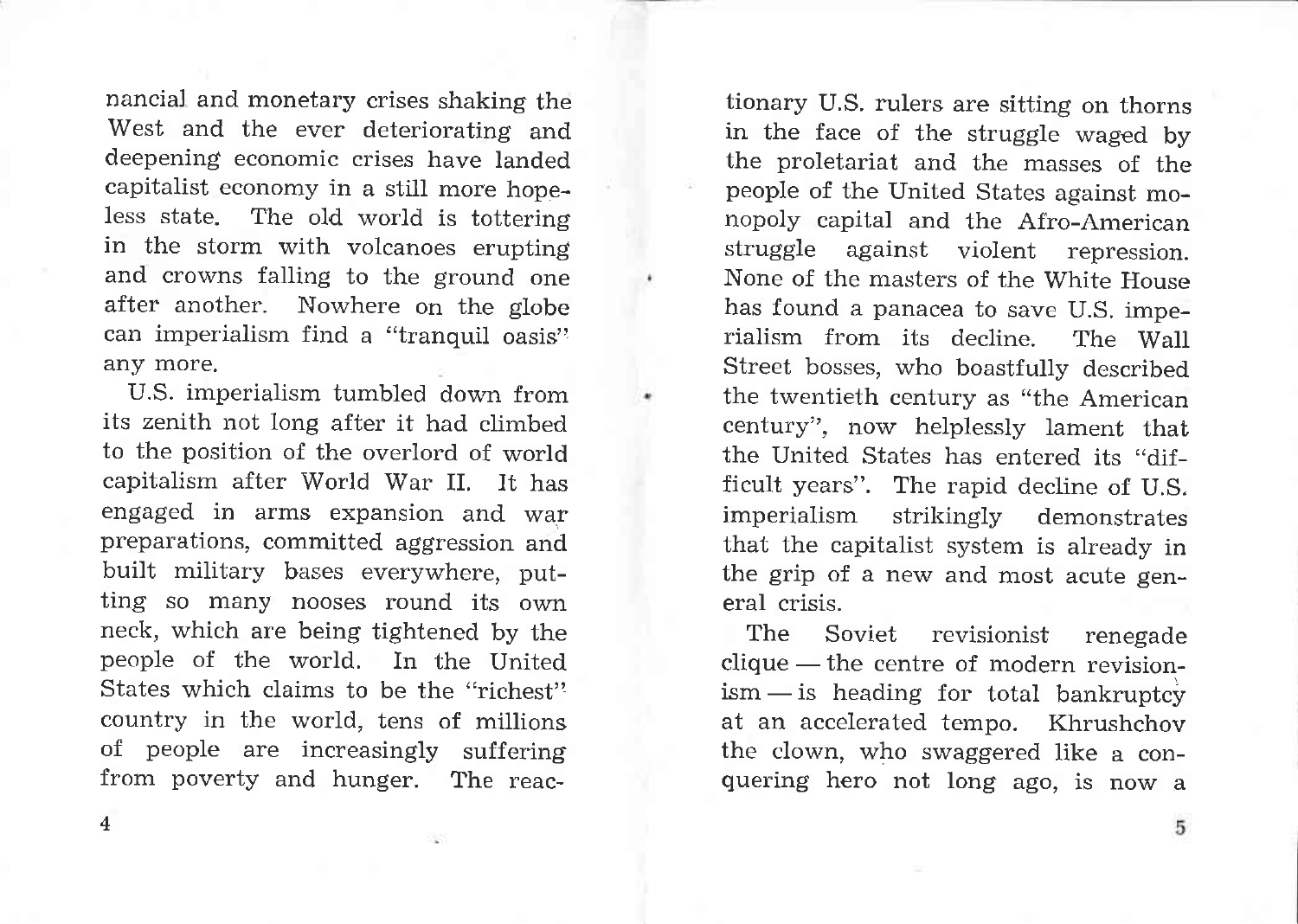heap of dirt beneath the contempt of mankind. His successors Brezhnev and company are faring even worse and their conditions deteriorating year after year; they are saddled with crises both at home and abroad. They are enforcing fascist dictatorship at home and carrying out aggression and expansion abroad. This has completely revealed their features as social-imperialists and aroused the mounting opposition of the peopte in the Soviet Union and other countries. The emergence of Soviet revisionist social-imperialism is but an episode in the course of imperialism heading for total collapse. It can avert neither the downfall of the entire imperialist system, nor its own destruction. In the final analysis, the so-called "Brezhnev doctrine" is nothing but a variation of moribund neocolonialism.

In contrast with the plight of the declining enfeebled imperialism and

social-imperialism, socialist China under the Ieadership of the great leader Chairman Mao has become even more consolidated, prosperous, powerful and vigorous. Chairman Mao has personally led our Party in unfolding, together with the Marxist-Leninists of the world, the great polemics against modern revisionism, and this has prepared conditions for even greater victories of the world proletarian revolution ideologically, theoretically and politically. The victory of the Great Proletarian Cultural Revolution personally initiated and led by Chairman Mao has shattered the dreams of the imperialists and revisionists for the restoration of capitalism in China and opened up, in the history of the international communist movement, a bright road for consolidating the dictatorship of the proletariat and carrying the socialist revolution through to the end. The great Mao Tsetung Thought has been disseminated'

6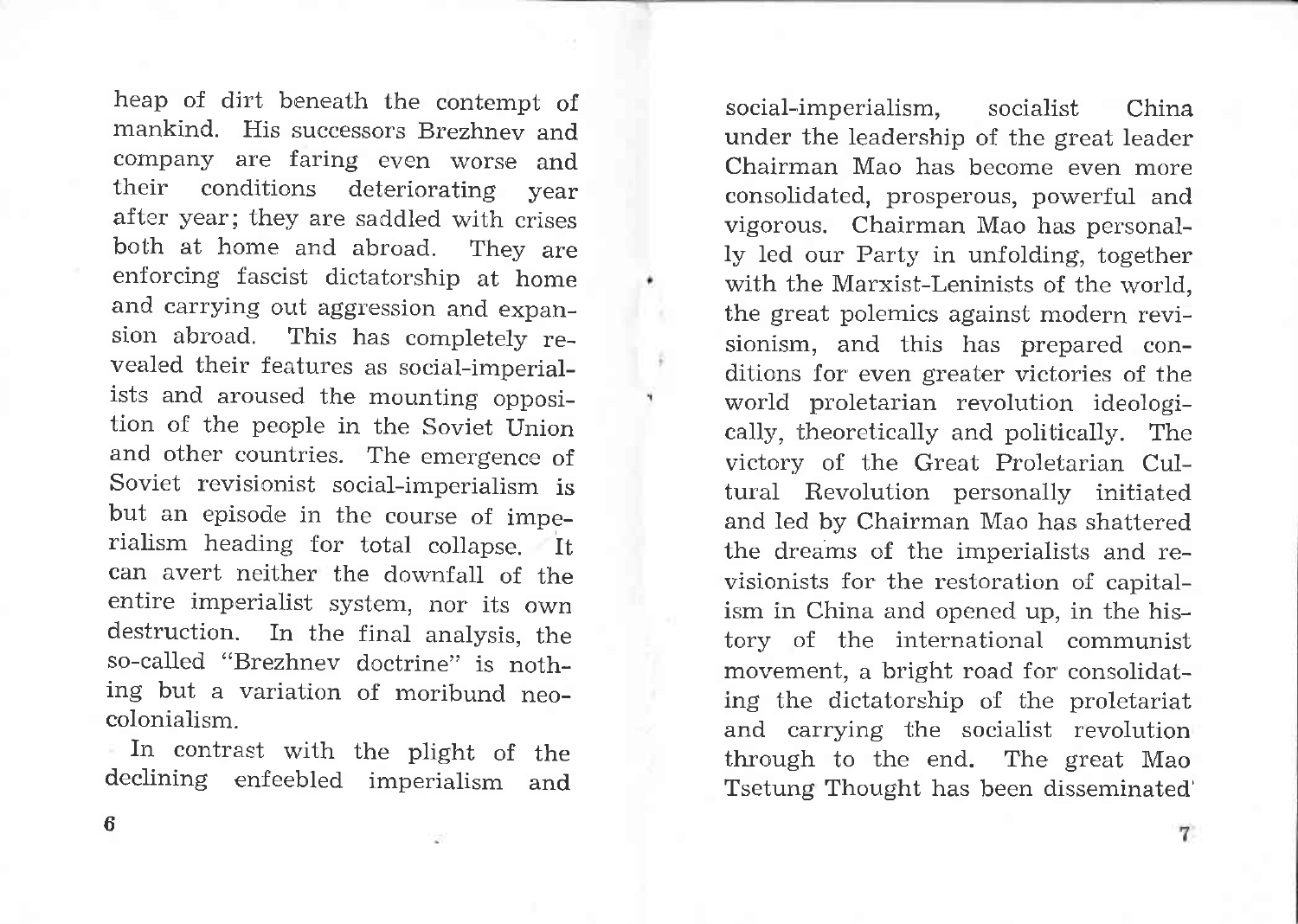among the 700 million people on an unprecedented scale. The far-reaching historic influence of the Ninth National Congress of the Communist Party of China is more and more manifest. Our great socialist motherland has become a powerful political force of our time in the struggle against imperialism and revisionism, it has become the most reliable friend of the proletariat of all countries and of al1 oppressed people and nations and it has become the hope of the world revolution.

 $\mathbf{h}$ 

**V** 

**y** 

I

The people, and the people alone, are the motive force in the making of world history. Through the great upheaval, great division and great reorganization in the 1960's, the revolutionary forces of the world have grown and the alignment of classes has become clear. The new development of the fundamental contradictions of the world will inevitably continue to give rise to revolution. The 1970's will be years in which the

storms of the people's revolution will rise still more vigorously throughout the world, years in which the collapse of imperialism will be hastened in the midst of countless contradictions, and wiII be important years in which the revolutionary forces of the world wiII wage fierce battles against the counterrevolutionary forces which are struggling desperately. U.S. imperialism and Soviet revisionism can never escape their doom no matter how they collude with each other and contend for spheres of influence, no matter how many schemes and tricks they resort to and what kind of Wars of aggression they launch. They will not last long.

Chairman Mao teaches us: China ought to have made a greater contribution to humanity. Under the leadership of the great leader Chairman Mao, our great Party, great people, great country and great army can surely fulfil the glorious mission assigned us by history

B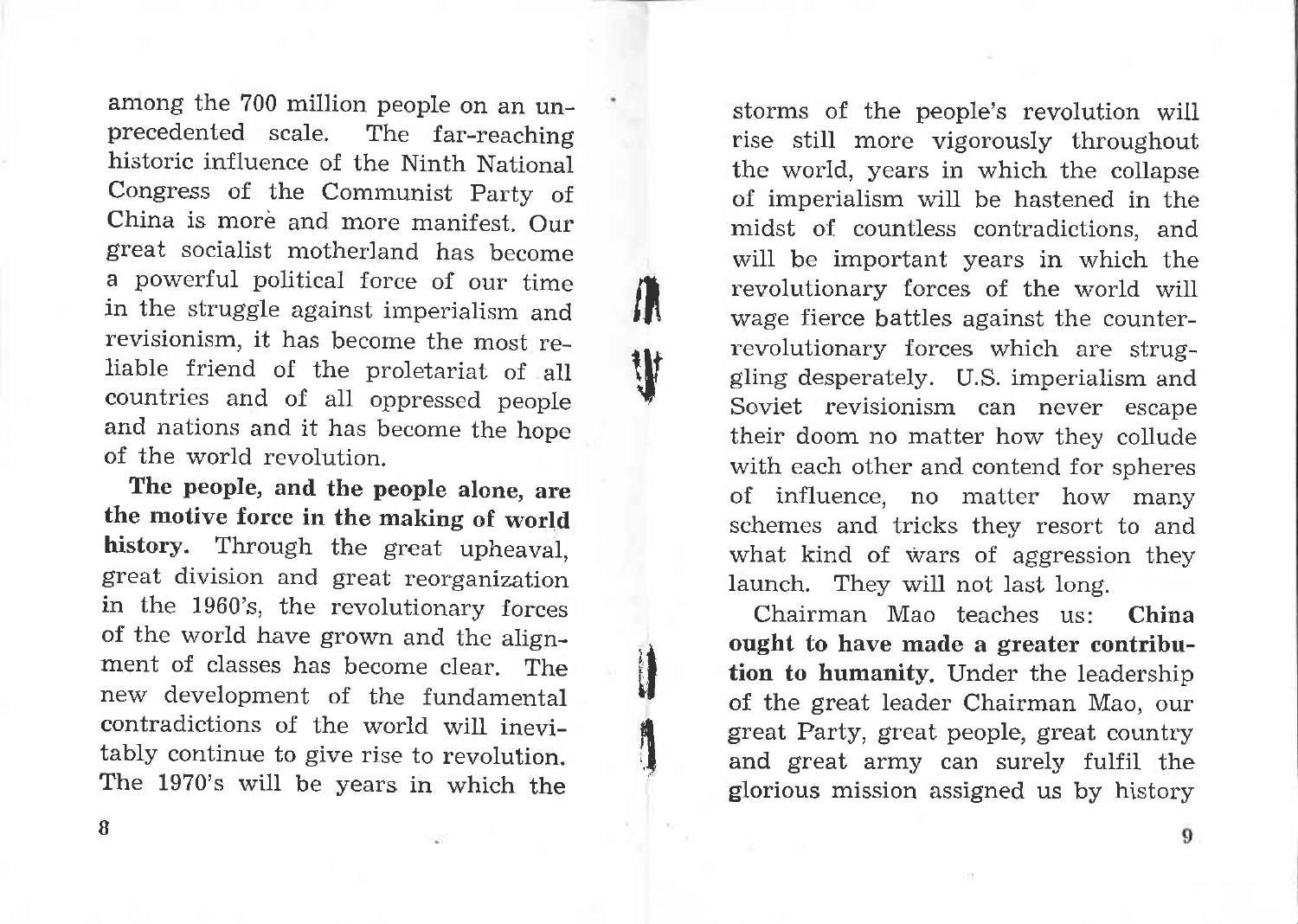and will never fail to live up to the hope placed on us by the people of the world. In the new Year, the whole Party, the whole army and the people of the whole country should rally still more closely around the Party Central Committee with Chairman Mao as its leader and Vice-Chairman Lin as its deputy leader, arm themselves with Mao Tsetung Thought still better and use Chairman Mao's great strategic thinking of "Heighten our vigilance, defend the motherland", "Be prepared against war, be prepared against natural disasters, and do everything for the people" to push forward and examine the struggle-criticism-transformation movement. They should guard against arrogance and rashness and fulfil still better and faster the fighting tasks set forth by the Ninth National Congress of the Party.

At present, the mass movement of struggle-criticism-transformation is

deepening on all fronts. The proletarian policies put forward by Chairman Mao are being further carried out in an allround way. New things characteristic of the proletariat with boundless vitality are emerging everywhere. We should integrate the great mass movement for the living study and application of Mao Tsetung Thought with the tasks of struggle-criticism-transformation. We should firmly grasp the struggle between the two classes, the two roads and the two lines as the key link, and carry out the fundamental task of consolidating the dictatorship of the proletariat in all the units at the basic level. We should continue to unfold revolutionary mass criticism to eliminate the remaining poisonous influence of the counter-revolutionary revisionist Iine pushed by the renegade, hidden traitor and scab Liu Shao-chi. In the ideological and cultural fields, we should hold high the great red banner

10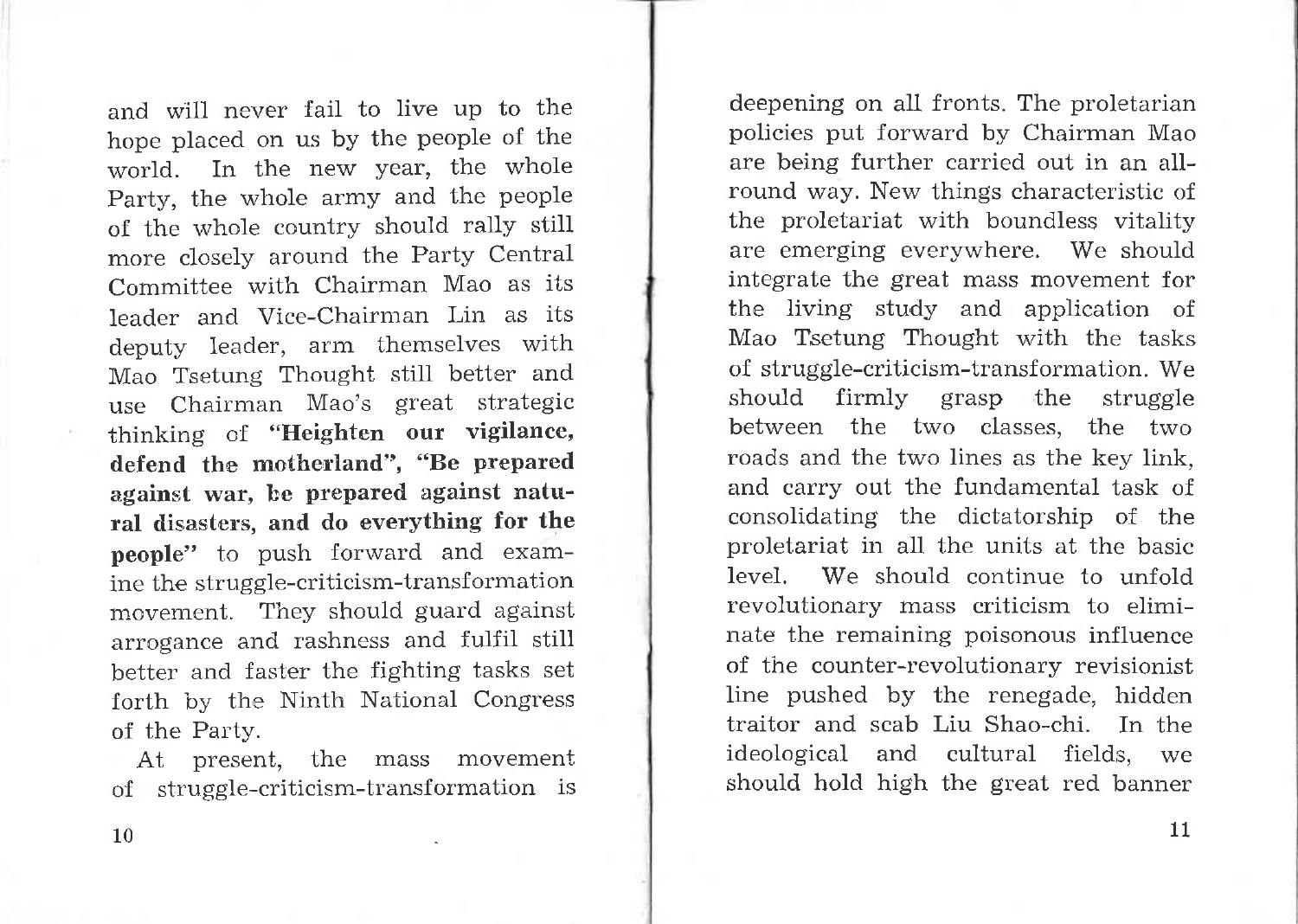of Mao Tsetung Thought and continue to wipe out the ideological influence of the bourgeoisie and all other exploiting classes; in the political field, we should do a good job of purifying the class ranks according to the Party's policies and strengthen the dictatorship over the handful of counter-revolutionary forces; and in the economic field, we should consolidate and develop the socialist economic base and, in a planned way, deal blows at the corrosive and sabotaging activities of the bourgeoisie. We should carry on the revolution in education, scientific research, literature and art, the press, public health ahd other fields perseveringly and in <sup>a</sup> deep-going way to achieve new successes and gain new experience.

During the Ninth Party Congress Chairman Mao pointed out time and again: "It is imperative to grasp typical cases well," "As regards the entire work it is necessary first to grasp well onethird of it." We must resolutely carry out this extremely important instruction of Chairman Mao's, make overall plans and actively and carefully fulfil all tasks of struggle-criticism-transformation by stages and in groups and in a deep-going and meticulous way.

On the basis of purifying the class ranks it is necessary to grasp firmly the work of Party consolidation and building. Using Chairman Mao's great theory on continuing the revolution under the dictatorship of the proletariat to build our Party is the basic guarantee for developing the great victory of the Great Proletarian Cultural Revolution and a matter of vital and farreaching importance to the further consolidation of the dictatorship of the proletariat. Throughout the process of Party consolidation and building, we must give first place to the ideological consolidation of the Party, earnestly study the new Party Constitution, con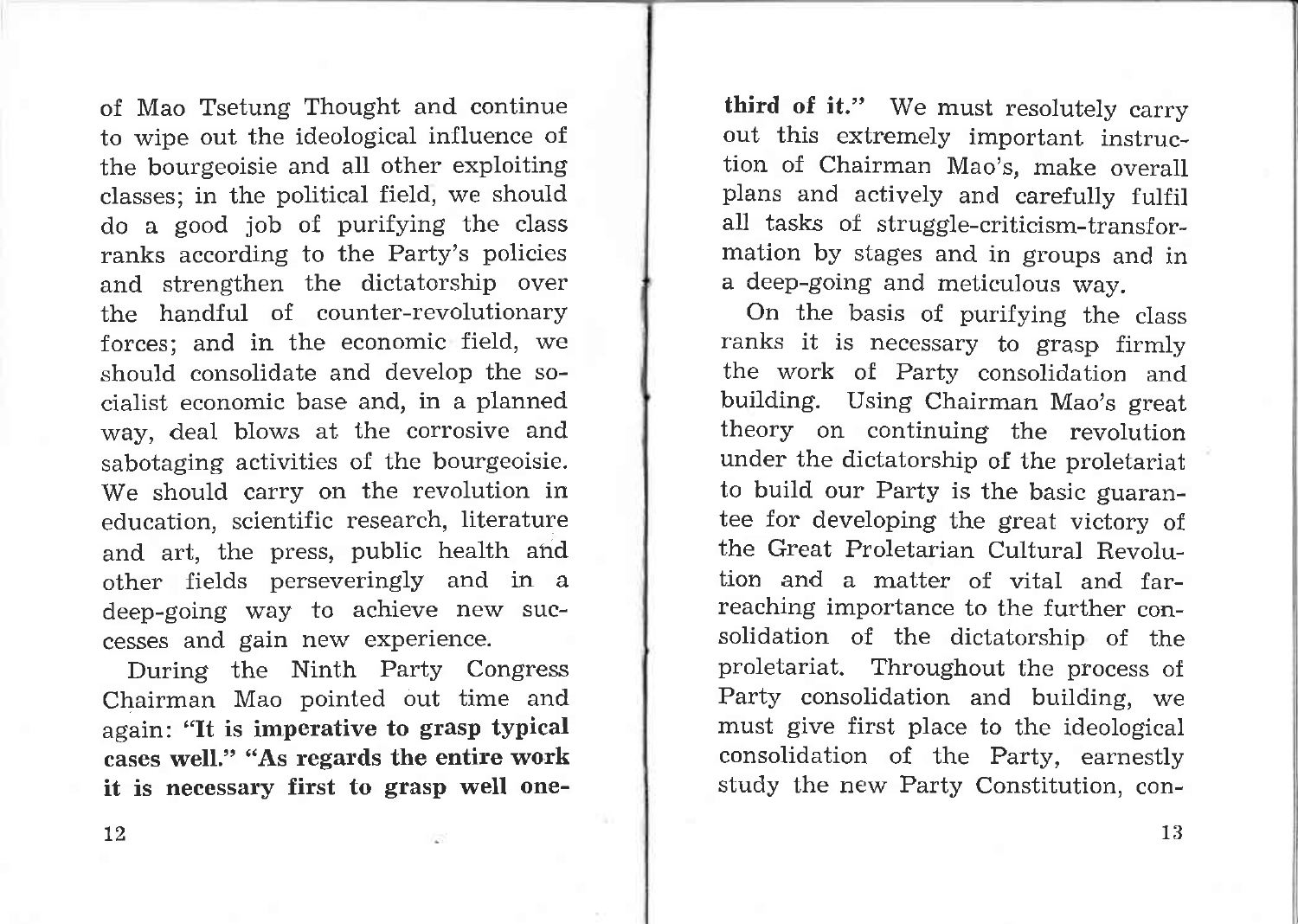scientiously educate the Party members and the activists who ask to join the Party in the theory of Marxism-Leninism-Mao Tsetung Thought on Party, and on the interrelationship of leader, political Party, political power, class and masses and criticize the Right or ultra-Left bourgeois reactionary trends of thought. We must correctly handle the work of "getting rid of the stale and taking in the fresh". Every Communist Party member must examine himself and thoroughly remould his own world outlook in the light of Chairman Mao's instructions and the requirements set in the new Party Constitution.

With the deep-going development of struggle-criticism-transformation, a new high tide of industrial and agricultural production is emerging. The leadership at a1l levels must stand at the head of the mass movement and implement in an all-round way the general line of

"going all out, aiming high and achieving greater, faster, hetter and more economical results in building socialism" put forward by Chairman Mao and his great instruction "grasp revolution, promote production and other work and preparedness against war" so that the movement advances along the course of Mao Tsetung Thought in <sup>a</sup> deep-going and sustained way. So long as we give fuII scope to the initiative of the working class, the poor and lower-middle peasants and the revolutionary intellectuals, unite all the forces that can be united with and bring into full play the superiority of the socialist system, our country will be able to catch up with and suryass the advanced world levels in industrial and agricultural production and in science and technology. The principles of "self-reliance" and "hard struggle" set forth by Chairman Mao should be put into practice in every province, every county, every

l4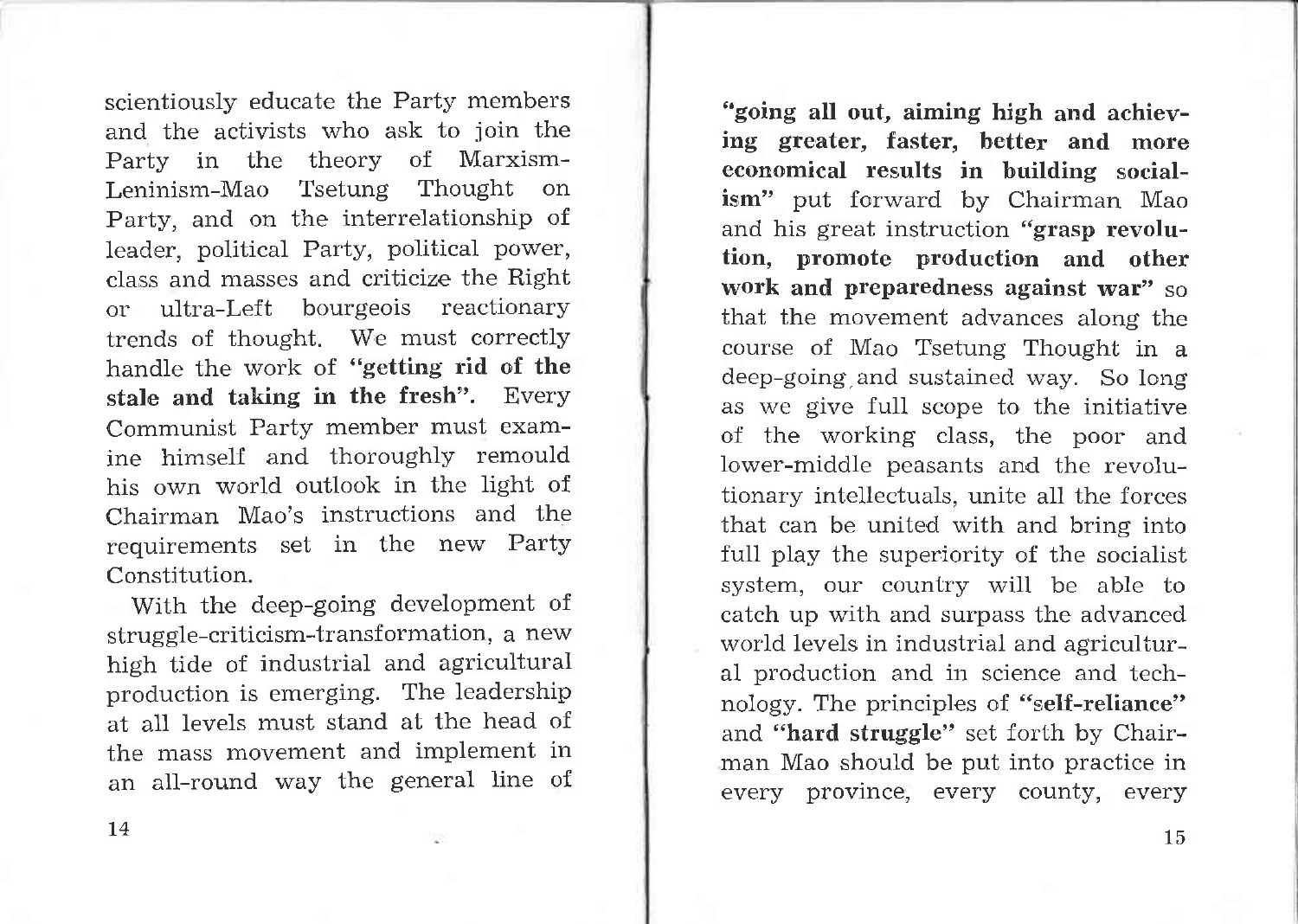basic unit and every undertaking. It is necessary to investigate and study the problems that concern policy in economic work. In making plans, it is essential to mobilize the masses and see to it that there is enough leeway.

Chairman Mao recently pointed out:

People of the world, unite and oppose the war of aggression launched by any imperialism or social-imperialism, especially one in which atom bombs are used as weapons! If such a war breaks out, the peoplo of the world should use revolutionary war to eliminate the war of aggression, and preparations should be made right now!

This great instruction of Chairman Mao's, with Marxist-Leninist farsightedness, indicates the orientation of struggle for the people of the world and is of far-reaching historic and practical significance. Imperialism means

war. The people of the world must heighten their revolutionary vigilance a hundredfold ! The whole Chinese people must heighten their revolutionary vigilance a hundredfold! We must be fully prepared both ideologically and materially. The centralized leadership of the Party must be strengthened. The leading organs at various levels must go a step further in achieving proletarian revolutionization ideologically, organizationally and in working style, and apply the policy of "better troops and simpler administration" so as to suit the needs of preparedness against war. We must consolidate and perfect the revolutionary committees at various levels, continue to strengthen the revolutionary great alliance and the revolutionary "three-in-one" combination and unite in the common struggle against the enemy. It is necessary to strengthen the unity between the army and the people and between the army and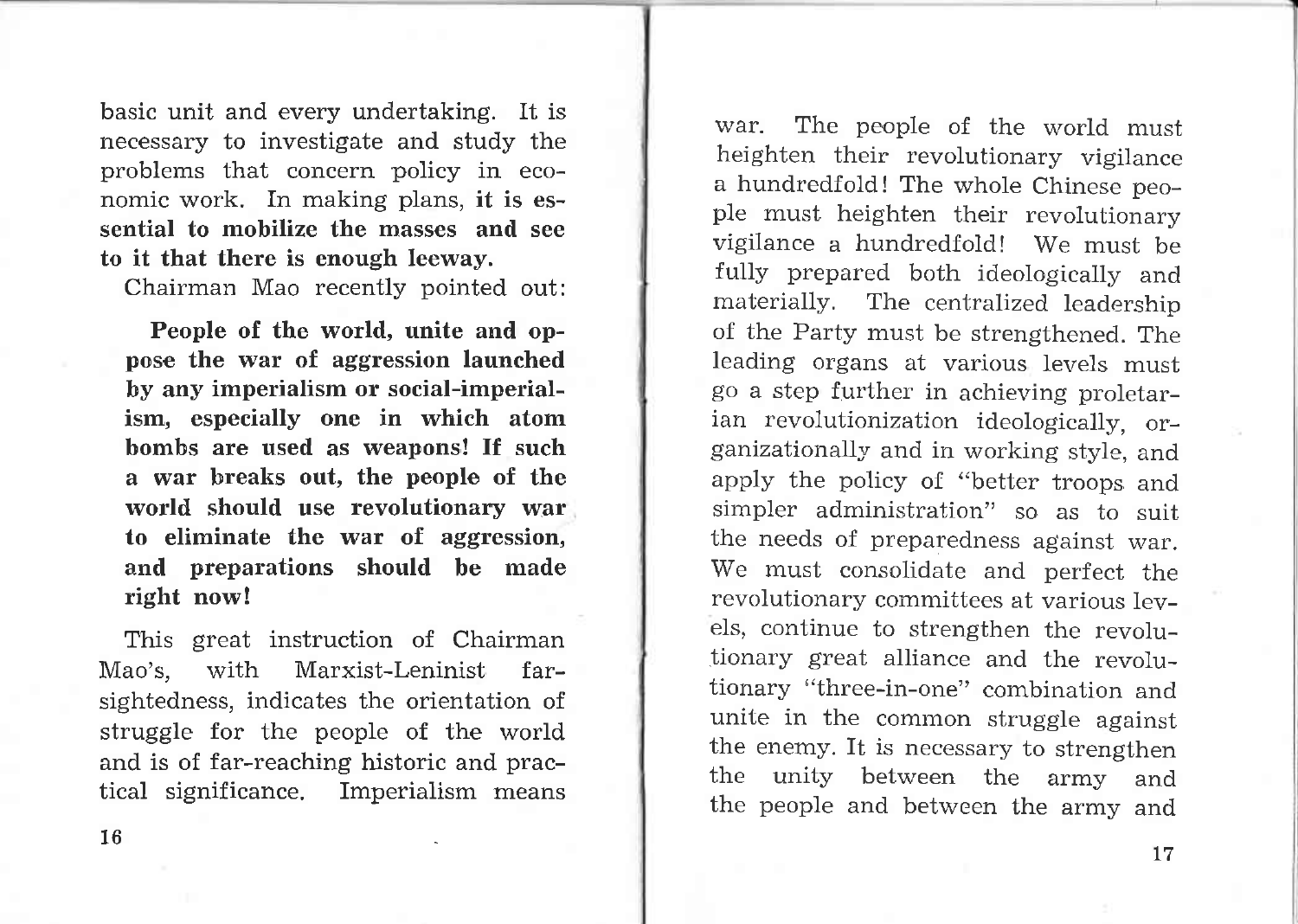the government. The Chinese People's Liberation Army should continue to carry forward its glorious revolutionary tradition and the spirit of serving the people wholeheartedly and continue to do a good job of the "three supports and two militaries"l and should make further progress politically and militarily; it must persevere in giving prominence to proletarian politics, implement the "four goods"2 in an all-round

<sup>1</sup>Support industry, support agriculture, support the broad masses of the Left, mili- $\cdot$ tary oontrol, political and military training.

2Good in political and ideological work, in the "three-eight" working style, in military training and in arranging everyday Iife. The "three-eight" working style refers to three mottoes and eight Chinese characters. The three mottoes are: "keep firmly to the correct political orientation", "maintain an industrious and simple style of work", and "be flexible in strategy and tactics"; the eight characters mean unity, alertness, earnestness and liveliness.

way, enhance its fighting capabilities and be ready at all times to win new merits in defending our great socialist motherland.

It has long been our consistent policy to develop diplomatic relations with all countries on the basis of the Five Principles of Peaceful Coexistence, but on no account can we tolerate the invasion and occupation of our sacred teritory by any imperialism or social-imperialism. We are determined to liberate Taiwan — the sacred territory of our Taiwan — the sacred territory of our<br>motherland! If imperialism and socialimperialism dare to invade our country, we will resolutely drown them in the vast ocean of people's war!

The revolution is forging ahead and the people are marching forward. The dawn of a new world without imperialism, without capitalism and without the system of exploitation is within sight. Workers of all countries, unite! Proletarians and oppressed people and na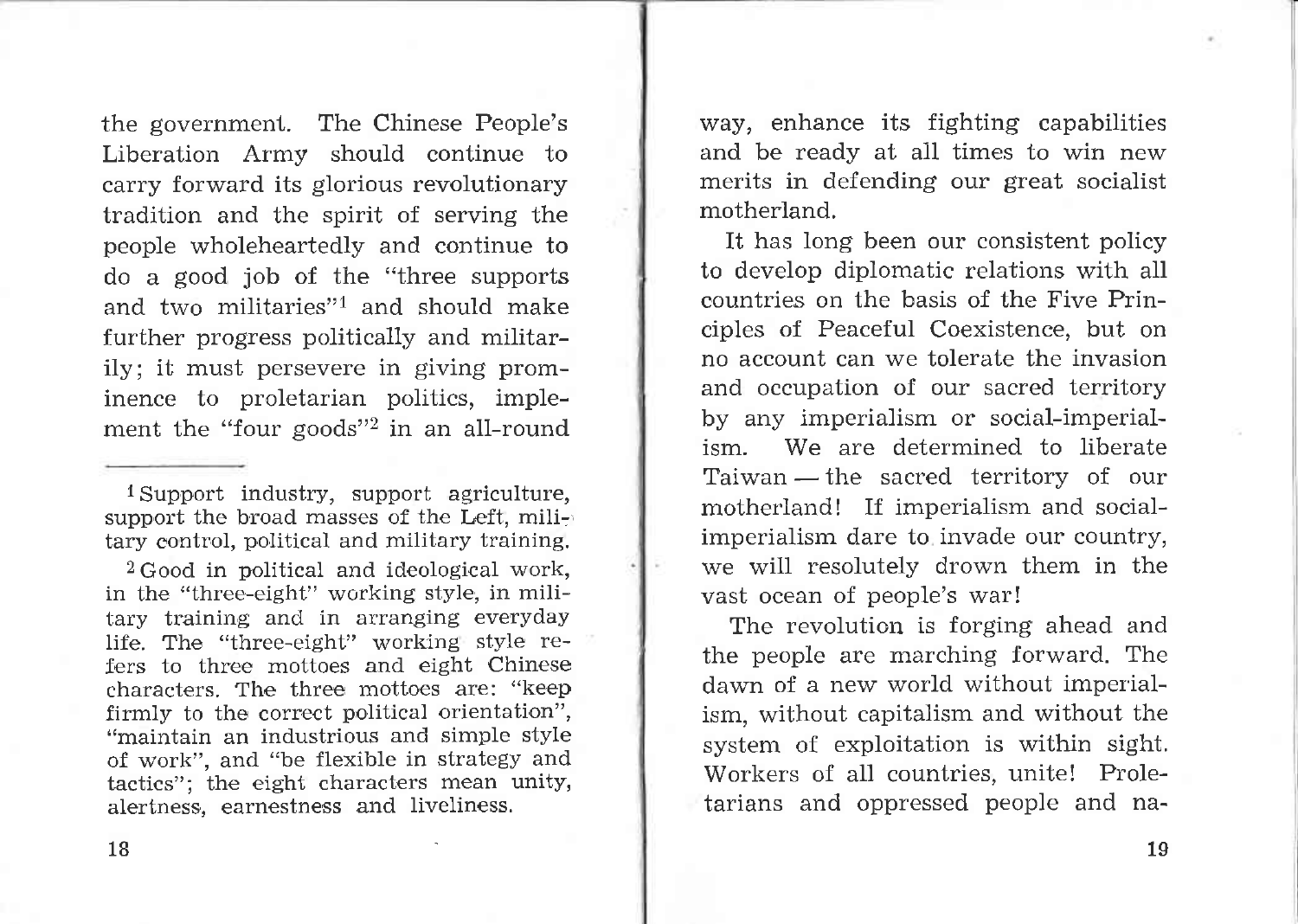tions of the world, unite! Be resolute, fear no sacrifico and surmount every difficulty to win victory!

Long live the great, glorious and correct Communist Party of China!

Long live invincible Marxism-Lenin\_ ism-Mao Tsetung Thought!

Long live our great leader Chairman Mao! A long, long life to Chairman Mao!